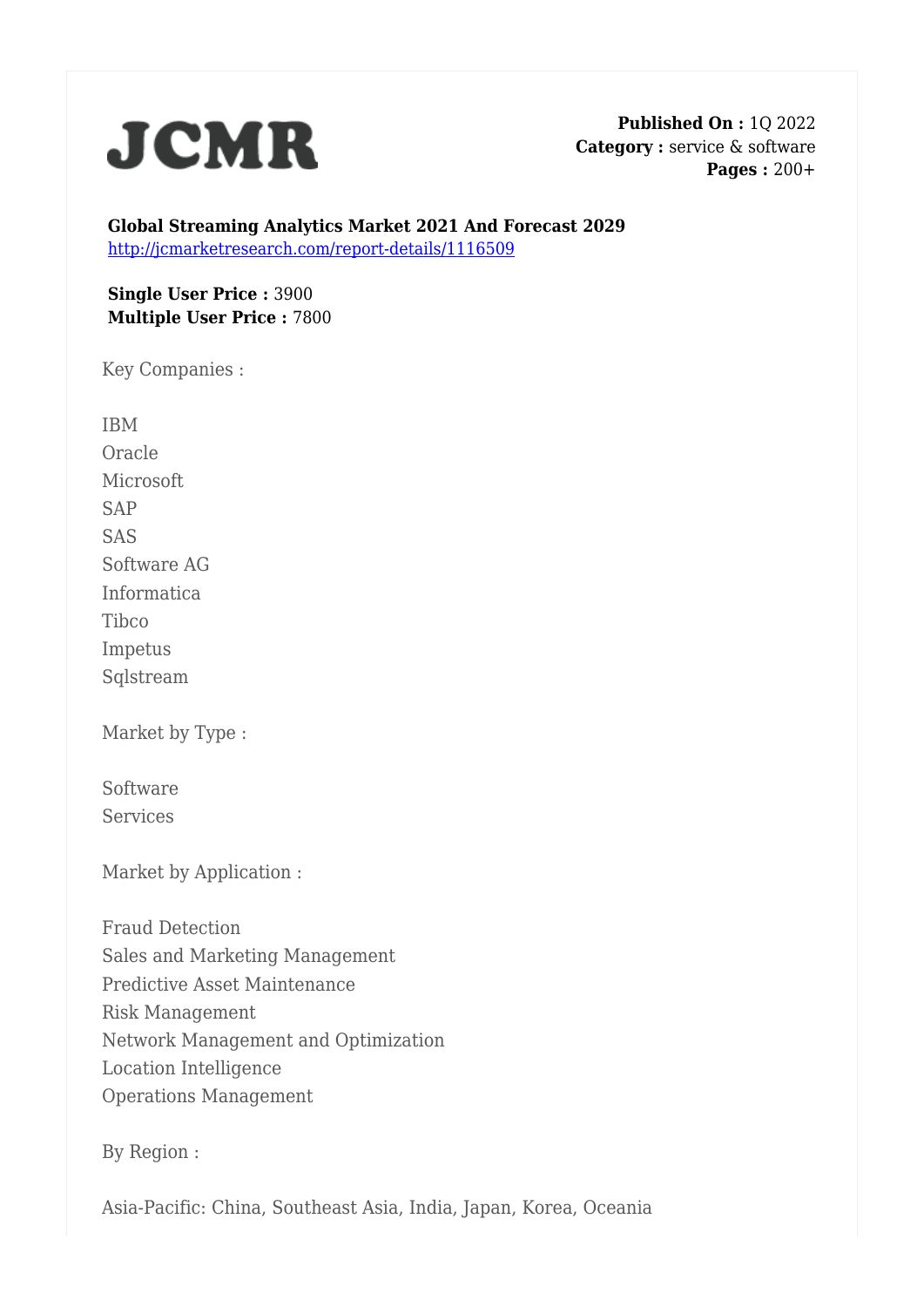Europe : Germany, UK, France, Italy, Russia, Spain, Netherlands, Turkey, Switzerland

North America : United States, Canada, Mexico

Middle East & Africa : GCC, North Africa, South Africa

South America : Brazil, Argentina, Columbia, Chile, Peru

Chapter 1 Global Streaming Analytics Market Overview

- 1.1 Introduction
- 1.2 Taxonomy
- 1.2.1 By Product Type & End User
- 1.2.2 By Region
- 1.3 Drivers for Streaming Analytics Market
- 1.4 Restraints for Streaming Analytics Market
- 1.5 Opportunities for Streaming Analytics Market
- 1.6 Trends for Streaming Analytics Market
- 1.7 COVID-19 Impact Assessment on Streaming Analytics Industry
- 1.8 Macro-economic Factors
- 1.9 Regulatory Framework
- 1.10 Pricing Analysis by Region, 2020
- 1.11 Opportunity Map Analysis
- 1.12 Opportunity Orbits
- 1.13 Market Investment Feasibility Index
- 1.14 PEST Analysis
- 1.15 PORTERS Five Force Analysis
- 1.16 Go to Market Strategy
- 1.17 Value Chain Analysis
- 1.18 Cost Structure Analysis
- 1.19 Regional Market Share and BPS Analysis

Chapter 2 Global Streaming Analytics Market Overview

2.1 Global Streaming Analytics Market by Product Type

2.1.1 Global Streaming Analytics Market Value (US\$ Mn) and Volume (Units) Comparison by Product Type (2013-2029)

2.1.2 Global Streaming Analytics Market Value (US\$ Mn) and Volume (Units) Market Share by Product Type in 2019

2.1.3 Global Streaming Analytics Market Attractiveness Analysis by Product Type, (2013-2020)

2.2 Global Streaming Analytics Market by End User

2.2.1 Global Streaming Analytics Market Value (US\$ Mn) and Volume (Units)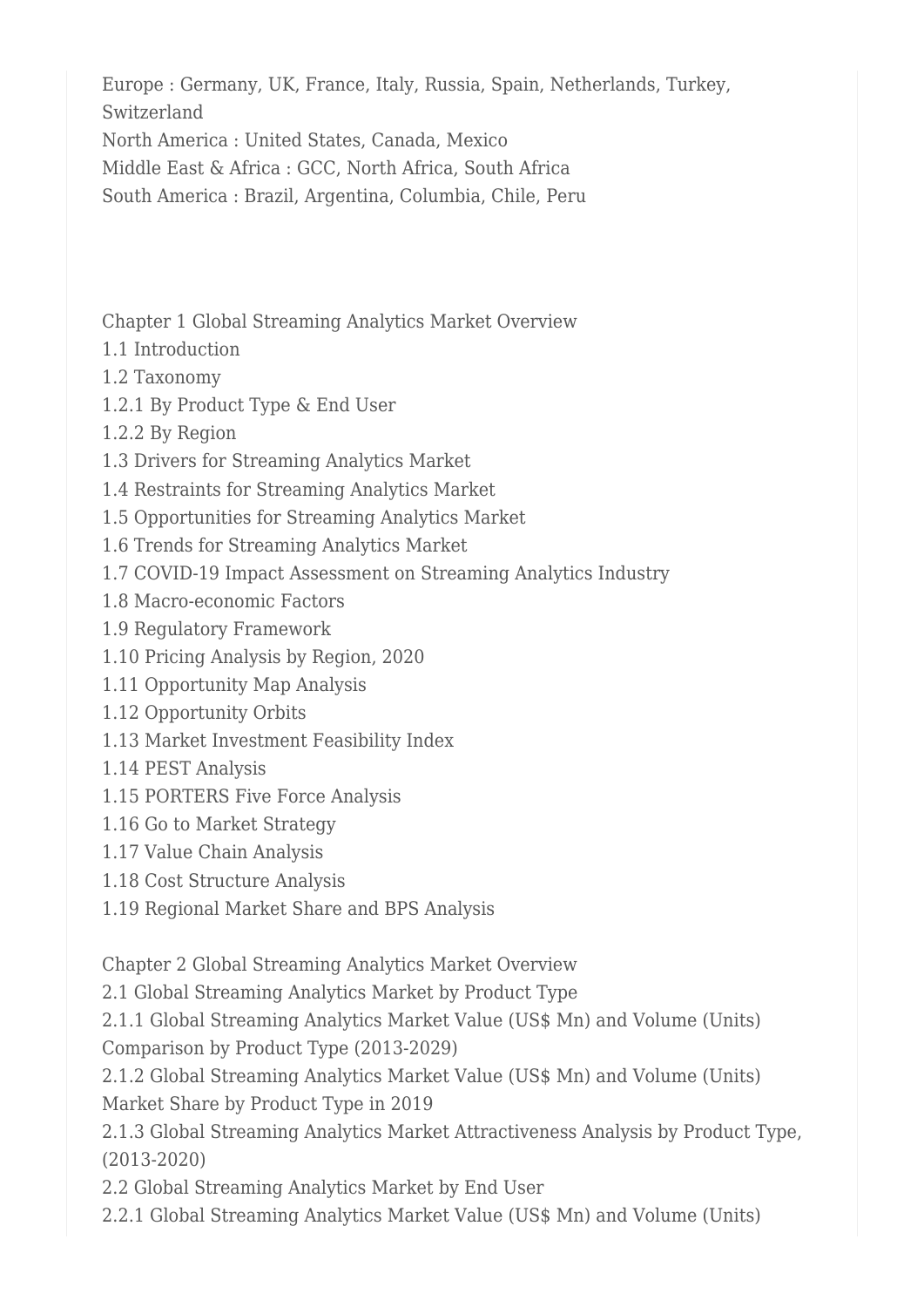Comparison by End User (2013-2029)

2.2.2 Global Streaming Analytics Market Value (US\$ Mn) and Volume (Units) Market Share by End User in 2019

2.2.3 Global Streaming Analytics Market Attractiveness Analysis by End User, (2013-2020)

2.3 Global Streaming Analytics Market by Region

2.3.1 Global Streaming Analytics Market Value (US\$ Mn) and Volume (Units) Comparison by Region (2013-2029)

2.3.2 Global Streaming Analytics Market Value (US\$ Mn) and Volume (Units) Market Share by Region in 2019

2.3.3 Global Streaming Analytics Market Attractiveness Analysis by Region, (2013-2020)

2.4 Global Streaming Analytics Market Outlook (2013-2029)

2.4.1 Global Streaming Analytics Market Value (US\$ Mn) and Volume (Units) (2013-2020)

2.4.2 Global Streaming Analytics Market Value (US\$ Mn) and Volume (Units) (2021-2029)

2.5 Global Streaming Analytics Market Value (US\$ Mn) and Volume (Units) by Regions

2.5.1 Global Streaming Analytics Market Value (US\$ Mn) and Volume (Units) Comparison by Region (2013-2020)

2.5.2 Global Streaming Analytics Market Value (US\$ Mn) and Volume (Units) Comparison by Region (2021-2029)

2.6 Global Streaming Analytics Market Value (US\$ Mn) and Volume (Units) by Product Type

2.6.1 Global Streaming Analytics Market Value (US\$ Mn) and Volume (Units) Comparison by Product Type (2013-2020)

2.6.2 Global Streaming Analytics Market Value (US\$ Mn) and Volume (Units) Comparison by Product Type (2021-2029)

2.7 Global Streaming Analytics Market Value (US\$ Mn) and Volume (Units) by End User

2.7.1 Global Streaming Analytics Market Value (US\$ Mn) and Volume (Units) Comparison by End User (2013-2020)

2.7.2 Global Streaming Analytics Market Value (US\$ Mn) and Volume (Units) Comparison by End User (2021-2029)

2.8 Global Streaming Analytics Market Y-o-Y Growth Rate Comparison (2014-2029)

2.8.1 Global Streaming Analytics Market Y-o-Y Growth Rate by Region

2.8.2 Global Streaming Analytics Market Y-o-Y Growth Rate by Product Type

2.8.3 Global Streaming Analytics Market Y-o-Y Growth Rate by End User

2.9 Global Streaming Analytics Market Share Comparison (2013-2029)

2.9.1 Global Streaming Analytics Market Share by Region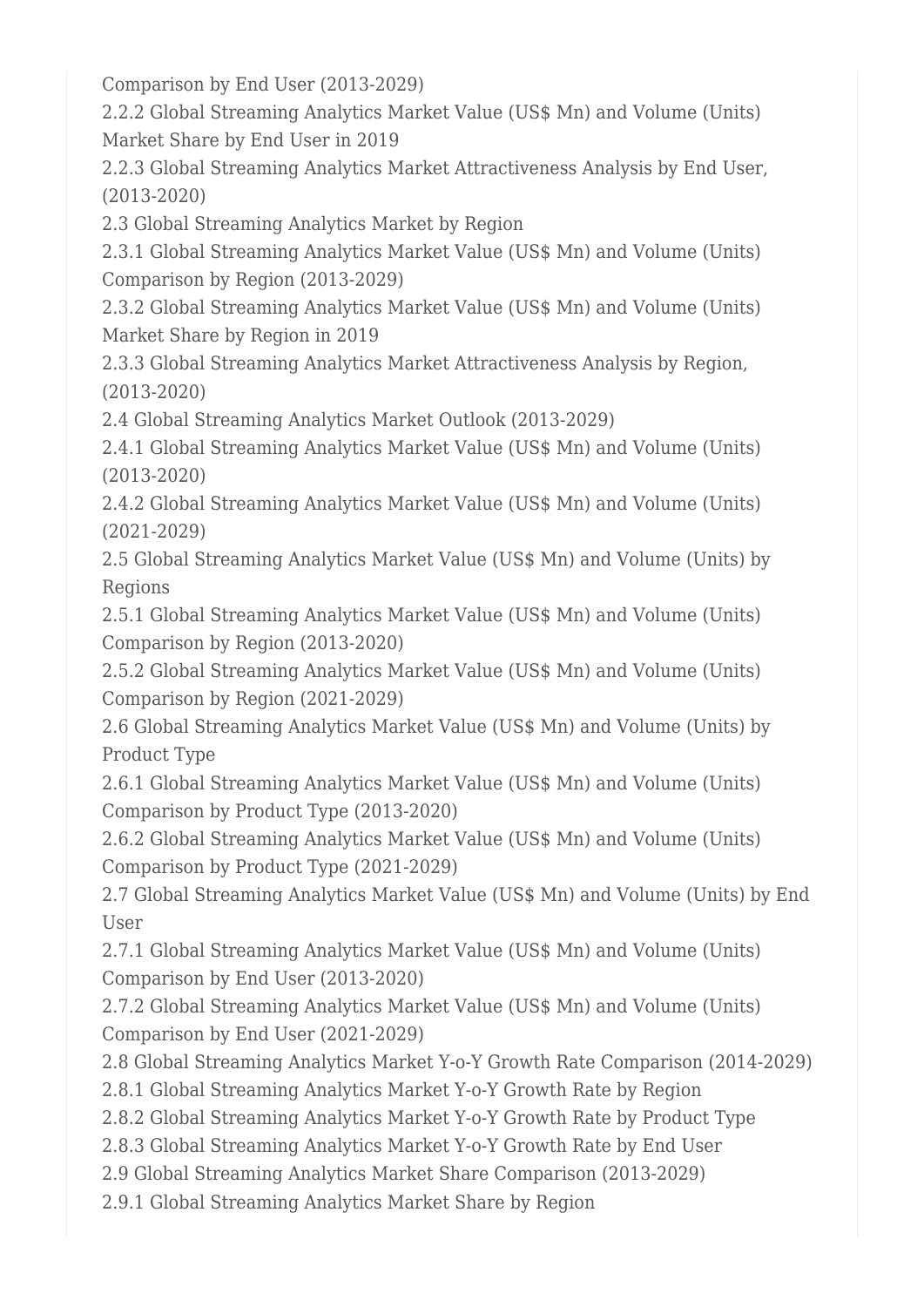2.9.2 Global Streaming Analytics Market Share by Product Type

2.9.3 Global Streaming Analytics Market Share by End User

Chapter 3 North America Streaming Analytics Market Overview

3.1 North America Streaming Analytics Market by Product Type

3.1.1 North America Streaming Analytics Market Value (US\$ Mn) and Volume (Units) Comparison by Product Type (2013-2029)

3.1.2 North America Streaming Analytics Market Value (US\$ Mn) and Volume (Units) Market Share by Product Type in 2019

3.1.3 North America Streaming Analytics Market Attractiveness Analysis by Product Type, (2013-2020)

3.2 North America Streaming Analytics Market by End User

3.2.1 North America Streaming Analytics Market Value (US\$ Mn) and Volume (Units) Comparison by End User (2013-2029)

3.2.2 North America Streaming Analytics Market Value (US\$ Mn) and Volume (Units) Market Share by End User in 2019

3.2.3 North America Streaming Analytics Market Attractiveness Analysis by End User, (2013-2020)

3.3 North America Streaming Analytics Market by Region

3.3.1 North America Streaming Analytics Market Value (US\$ Mn) and Volume (Units) Comparison by Region (2013-2029)

3.3.2 North America Streaming Analytics Market Value (US\$ Mn) and Volume (Units) Market Share by Region in 2019

3.3.3 North America Streaming Analytics Market Attractiveness Analysis by Region, (2013-2020)

3.4 North America Streaming Analytics Market Outlook (2013-2029)

3.4.1 North America Streaming Analytics Market Value (US\$ Mn) and Volume (Units) (2013-2020)

3.4.2 North America Streaming Analytics Market Value (US\$ Mn) and Volume (Units) (2021-2029)

3.5 North America Streaming Analytics Market Value (US\$ Mn) and Volume (Units) by Regions

3.5.1 North America Streaming Analytics Market Value (US\$ Mn) and Volume (Units) Comparison by Region (2013-2020)

3.5.2 North America Streaming Analytics Market Value (US\$ Mn) and Volume (Units) Comparison by Region (2021-2029)

3.6 North America Streaming Analytics Market Value (US\$ Mn) and Volume (Units) by Product Type

3.6.1 North America Streaming Analytics Market Value (US\$ Mn) and Volume (Units) Comparison by Product Type (2013-2020)

3.6.2 North America Streaming Analytics Market Value (US\$ Mn) and Volume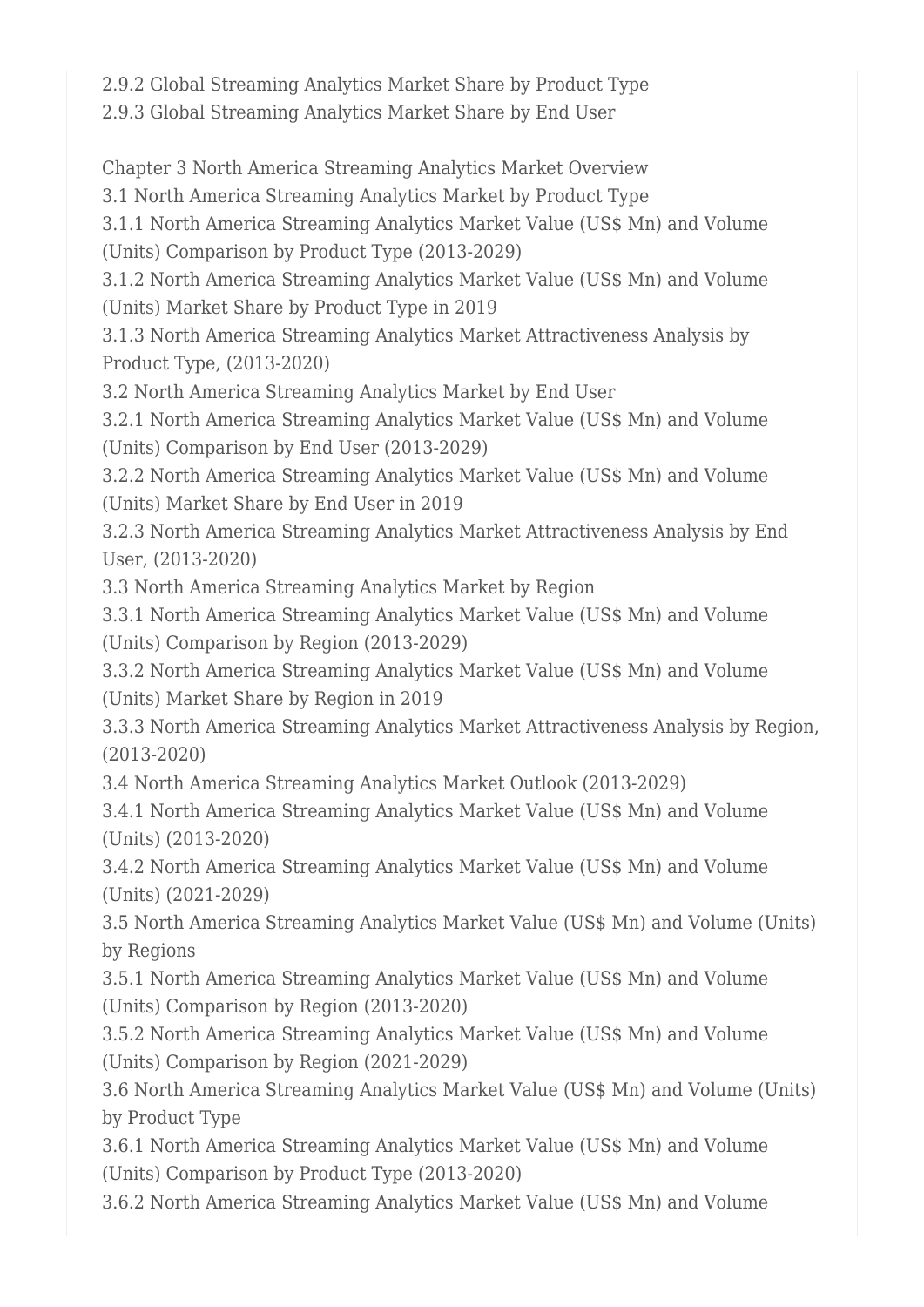(Units) Comparison by Product Type (2021-2029)

3.7 North America Streaming Analytics Market Value (US\$ Mn) and Volume (Units) by End User

3.7.1 North America Streaming Analytics Market Value (US\$ Mn) and Volume (Units) Comparison by End User (2013-2020)

3.7.2 North America Streaming Analytics Market Value (US\$ Mn) and Volume (Units) Comparison by End User (2021-2029)

3.8 North America Streaming Analytics Market Y-o-Y Growth Rate Comparison (2014-2029)

3.8.1 North America Streaming Analytics Market Y-o-Y Growth Rate by Region 3.8.2 North America Streaming Analytics Market Y-o-Y Growth Rate by Product Type

3.8.3 North America Streaming Analytics Market Y-o-Y Growth Rate by End User

3.9 North America Streaming Analytics Market Share Comparison (2013-2029)

3.9.1 North America Streaming Analytics Market Share by Region

3.9.2 North America Streaming Analytics Market Share by Product Type

3.9.3 North America Streaming Analytics Market Share by End User

Chapter 4 Europe Streaming Analytics Market Overview

4.1 Europe Streaming Analytics Market by Product Type

4.1.1 Europe Streaming Analytics Market Value (US\$ Mn) and Volume (Units) Comparison by Product Type (2013-2029)

4.1.2 Europe Streaming Analytics Market Value (US\$ Mn) and Volume (Units) Market Share by Product Type in 2019

4.1.3 Europe Streaming Analytics Market Attractiveness Analysis by Product Type, (2013-2020)

4.2 Europe Streaming Analytics Market by End User

4.2.1 Europe Streaming Analytics Market Value (US\$ Mn) and Volume (Units) Comparison by End User (2013-2029)

4.2.2 Europe Streaming Analytics Market Value (US\$ Mn) and Volume (Units) Market Share by End User in 2019

4.2.3 Europe Streaming Analytics Market Attractiveness Analysis by End User, (2013-2020)

4.3 Europe Streaming Analytics Market by Region

4.3.1 Europe Streaming Analytics Market Value (US\$ Mn) and Volume (Units) Comparison by Region (2013-2029)

4.3.2 Europe Streaming Analytics Market Value (US\$ Mn) and Volume (Units) Market Share by Region in 2019

4.3.3 Europe Streaming Analytics Market Attractiveness Analysis by Region, (2013-2020)

4.4 Europe Streaming Analytics Market Outlook (2013-2029)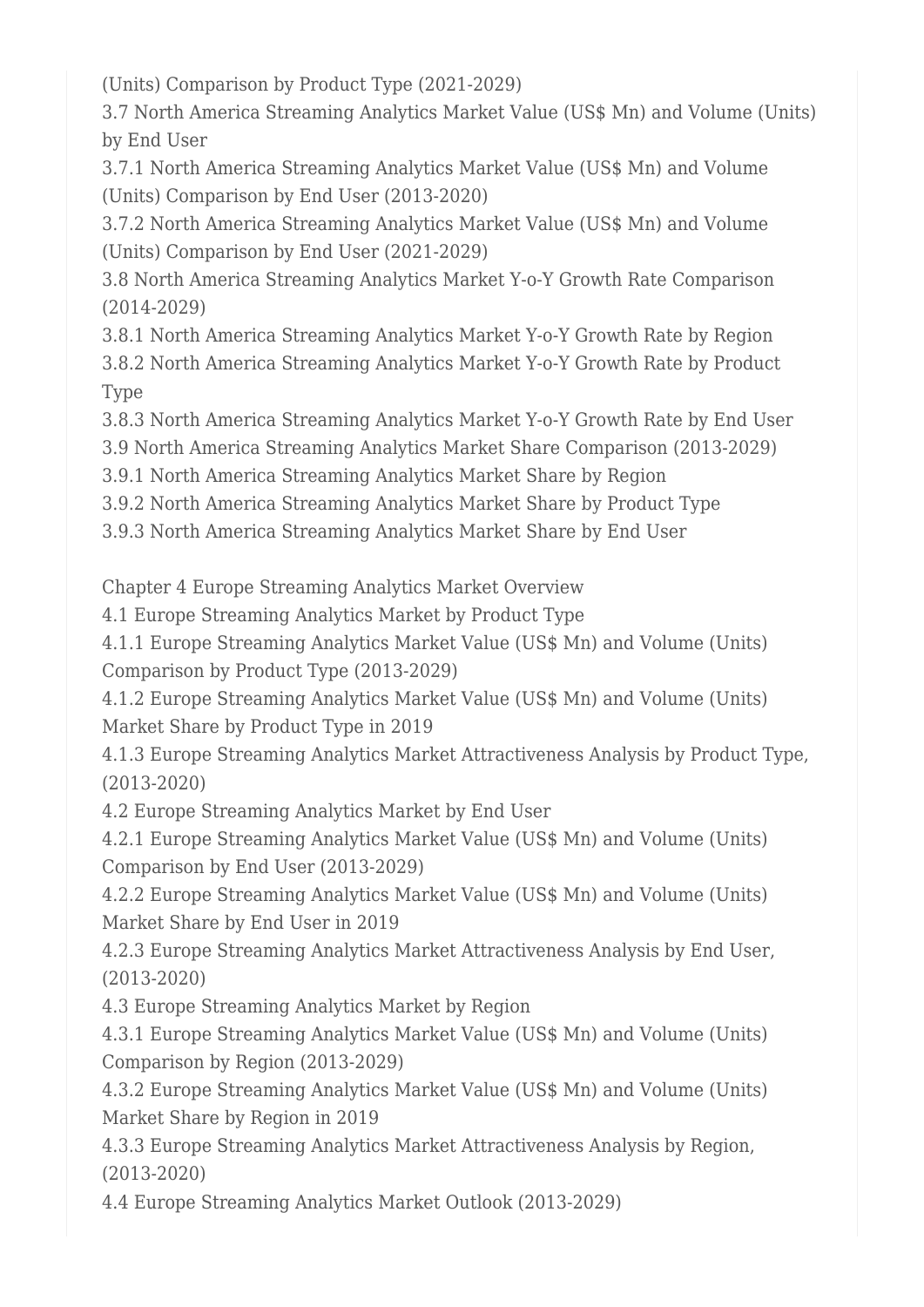4.4.1 Europe Streaming Analytics Market Value (US\$ Mn) and Volume (Units) (2013-2020)

4.4.2 Europe Streaming Analytics Market Value (US\$ Mn) and Volume (Units) (2021-2029)

4.5 Europe Streaming Analytics Market Value (US\$ Mn) and Volume (Units) by Regions

4.5.1 Europe Streaming Analytics Market Value (US\$ Mn) and Volume (Units) Comparison by Region (2013-2020)

4.5.2 Europe Streaming Analytics Market Value (US\$ Mn) and Volume (Units) Comparison by Region (2021-2029)

4.6 Europe Streaming Analytics Market Value (US\$ Mn) and Volume (Units) by Product Type

4.6.1 Europe Streaming Analytics Market Value (US\$ Mn) and Volume (Units) Comparison by Product Type (2013-2020)

4.6.2 Europe Streaming Analytics Market Value (US\$ Mn) and Volume (Units) Comparison by Product Type (2021-2029)

4.7 Europe Streaming Analytics Market Value (US\$ Mn) and Volume (Units) by End User

4.7.1 Europe Streaming Analytics Market Value (US\$ Mn) and Volume (Units) Comparison by End User (2013-2020)

4.7.2 Europe Streaming Analytics Market Value (US\$ Mn) and Volume (Units) Comparison by End User (2021-2029)

4.8 Europe Streaming Analytics Market Y-o-Y Growth Rate Comparison (2014-2029)

4.8.1 Europe Streaming Analytics Market Y-o-Y Growth Rate by Region

4.8.2 Europe Streaming Analytics Market Y-o-Y Growth Rate by Product Type

4.8.3 Europe Streaming Analytics Market Y-o-Y Growth Rate by End User

4.9 Europe Streaming Analytics Market Share Comparison (2013-2029)

4.9.1 Europe Streaming Analytics Market Share by Region

4.9.2 Europe Streaming Analytics Market Share by Product Type

4.9.3 Europe Streaming Analytics Market Share by End User

Chapter 5 Asia Pacific Streaming Analytics Market Overview

5.1 Asia Pacific Streaming Analytics Market by Product Type

5.1.1 Asia Pacific Streaming Analytics Market Value (US\$ Mn) and Volume (Units) Comparison by Product Type (2013-2029)

5.1.2 Asia Pacific Streaming Analytics Market Value (US\$ Mn) and Volume (Units) Market Share by Product Type in 2019

5.1.3 Asia Pacific Streaming Analytics Market Attractiveness Analysis by Product Type, (2013-2020)

5.2 Asia Pacific Streaming Analytics Market by End User

5.2.1 Asia Pacific Streaming Analytics Market Value (US\$ Mn) and Volume (Units)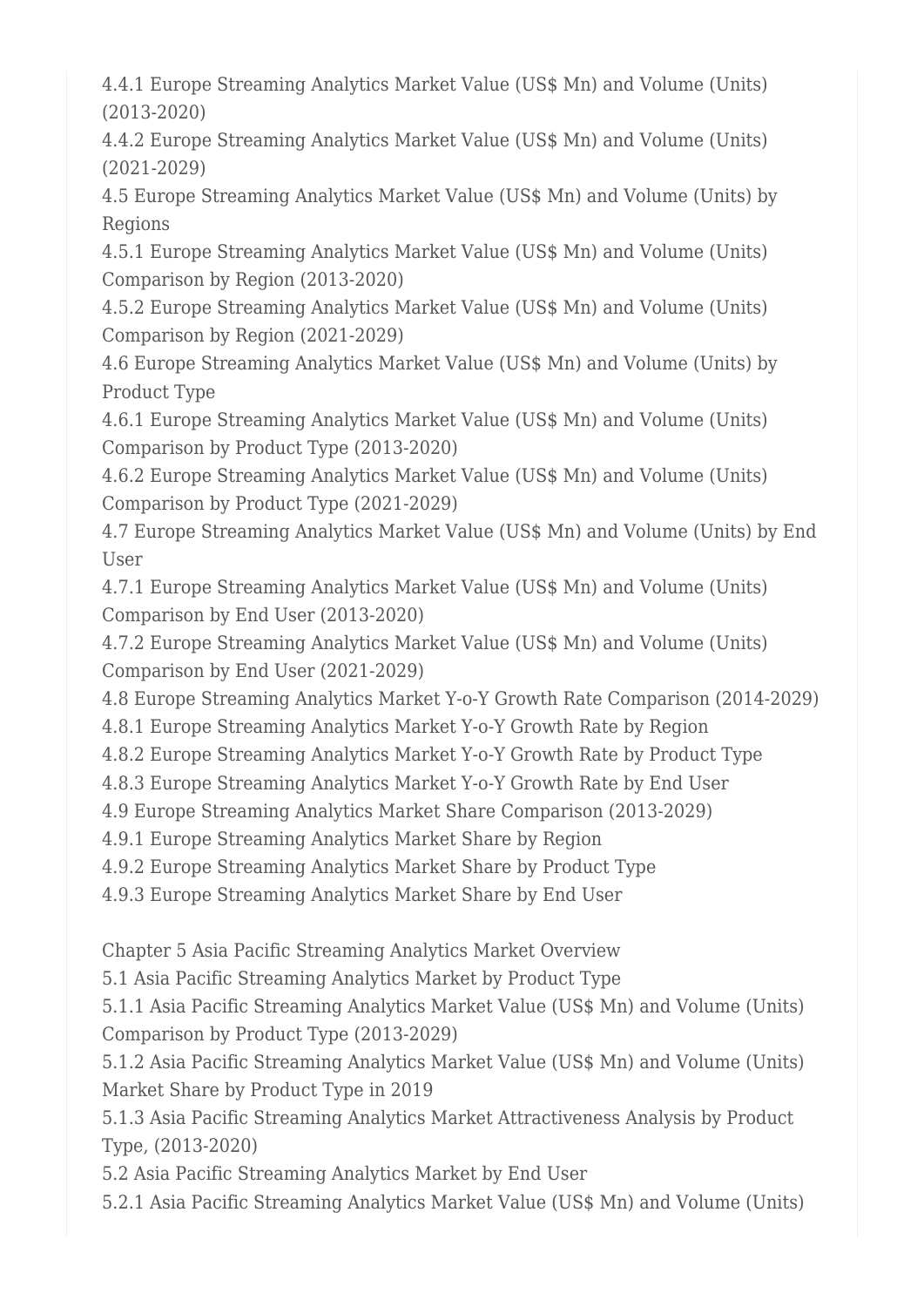Comparison by End User (2013-2029)

5.2.2 Asia Pacific Streaming Analytics Market Value (US\$ Mn) and Volume (Units) Market Share by End User in 2019

5.2.3 Asia Pacific Streaming Analytics Market Attractiveness Analysis by End User, (2013-2020)

5.3 Asia Pacific Streaming Analytics Market by Region

5.3.1 Asia Pacific Streaming Analytics Market Value (US\$ Mn) and Volume (Units) Comparison by Region (2013-2029)

5.3.2 Asia Pacific Streaming Analytics Market Value (US\$ Mn) and Volume (Units) Market Share by Region in 2019

5.3.3 Asia Pacific Streaming Analytics Market Attractiveness Analysis by Region, (2013-2020)

5.4 Asia Pacific Streaming Analytics Market Outlook (2013-2029)

5.4.1 Asia Pacific Streaming Analytics Market Value (US\$ Mn) and Volume (Units) (2013-2020)

5.4.2 Asia Pacific Streaming Analytics Market Value (US\$ Mn) and Volume (Units) (2021-2029)

5.5 Asia Pacific Streaming Analytics Market Value (US\$ Mn) and Volume (Units) by Regions

5.5.1 Asia Pacific Streaming Analytics Market Value (US\$ Mn) and Volume (Units) Comparison by Region (2013-2020)

5.5.2 Asia Pacific Streaming Analytics Market Value (US\$ Mn) and Volume (Units) Comparison by Region (2021-2029)

5.6 Asia Pacific Streaming Analytics Market Value (US\$ Mn) and Volume (Units) by Product Type

5.6.1 Asia Pacific Streaming Analytics Market Value (US\$ Mn) and Volume (Units) Comparison by Product Type (2013-2020)

5.6.2 Asia Pacific Streaming Analytics Market Value (US\$ Mn) and Volume (Units) Comparison by Product Type (2021-2029)

5.7 Asia Pacific Streaming Analytics Market Value (US\$ Mn) and Volume (Units) by End User

5.7.1 Asia Pacific Streaming Analytics Market Value (US\$ Mn) and Volume (Units) Comparison by End User (2013-2020)

5.7.2 Asia Pacific Streaming Analytics Market Value (US\$ Mn) and Volume (Units) Comparison by End User (2021-2029)

5.8 Asia Pacific Streaming Analytics Market Y-o-Y Growth Rate Comparison (2014-2029)

5.8.1 Asia Pacific Streaming Analytics Market Y-o-Y Growth Rate by Region

5.8.2 Asia Pacific Streaming Analytics Market Y-o-Y Growth Rate by Product Type

5.8.3 Asia Pacific Streaming Analytics Market Y-o-Y Growth Rate by End User

5.9 Asia Pacific Streaming Analytics Market Share Comparison (2013-2029)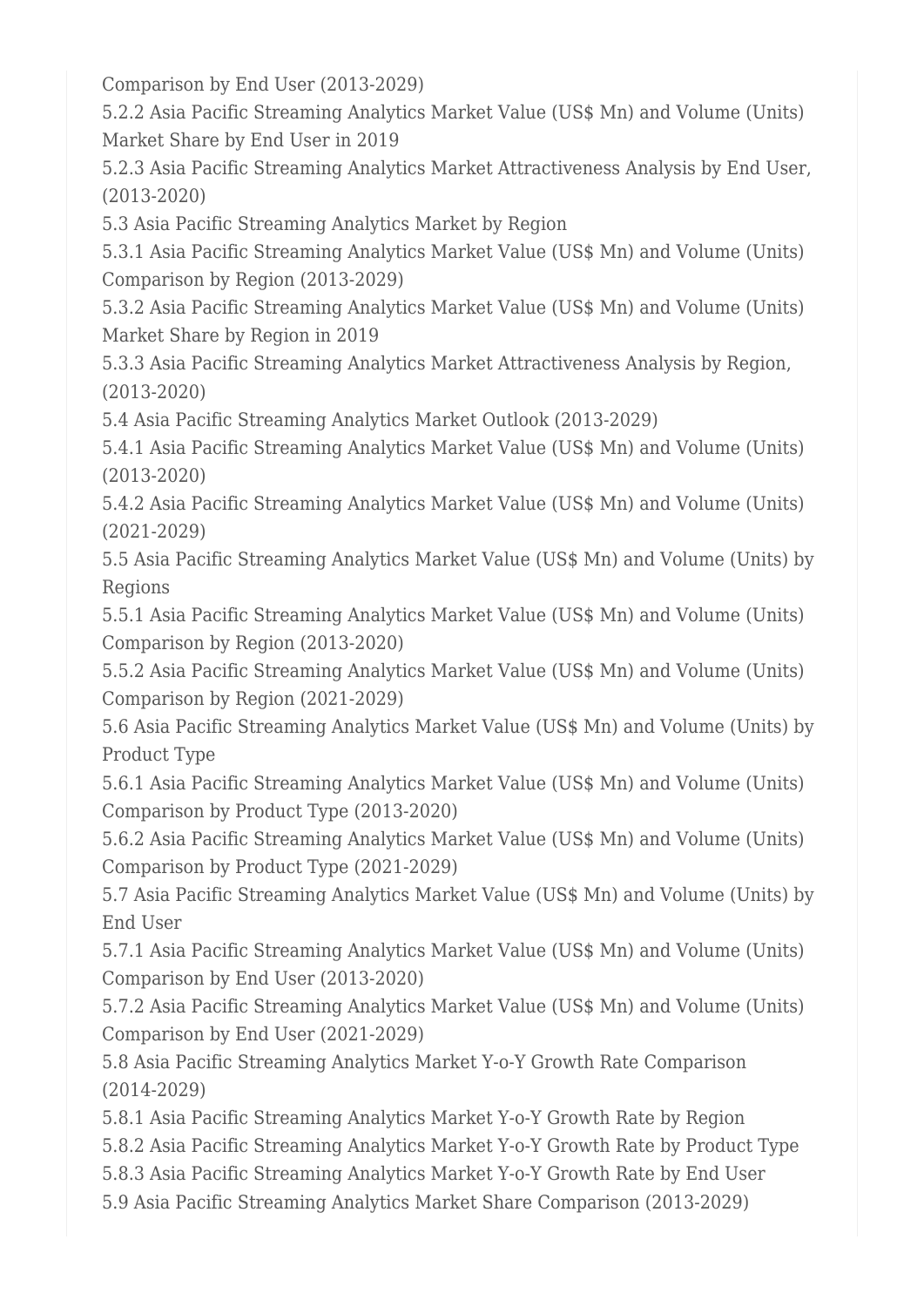5.9.1 Asia Pacific Streaming Analytics Market Share by Region

5.9.2 Asia Pacific Streaming Analytics Market Share by Product Type

5.9.3 Asia Pacific Streaming Analytics Market Share by End User

## **Chapter 6 South America Streaming Analytics Market Overview**

6.1 South America Streaming Analytics Market by Product Type 6.1.1 South America Streaming Analytics Market Value (US\$ Mn) and Volume (Units) Comparison by Product Type (2013-2029) 6.1.2 South America Streaming Analytics Market Value (US\$ Mn) and Volume (Units) Market Share by Product Type in 2019 6.1.3 South America Streaming Analytics Market Attractiveness Analysis by Product Type, (2013-2020) 6.2 South America Streaming Analytics Market by End User 6.2.1 South America Streaming Analytics Market Value (US\$ Mn) and Volume (Units) Comparison by End User (2013-2029) 6.2.2 South America Streaming Analytics Market Value (US\$ Mn) and Volume (Units) Market Share by End User in 2019 6.2.3 South America Streaming Analytics Market Attractiveness Analysis by End User, (2013-2020) 6.3 South America Streaming Analytics Market by Region 6.3.1 South America Streaming Analytics Market Value (US\$ Mn) and Volume (Units) Comparison by Region (2013-2029) 6.3.2 South America Streaming Analytics Market Value (US\$ Mn) and Volume (Units) Market Share by Region in 2019 6.3.3 South America Streaming Analytics Market Attractiveness Analysis by Region, (2013-2020) 6.4 South America Streaming Analytics Market Outlook (2013-2029) 6.4.1 South America Streaming Analytics Market Value (US\$ Mn) and Volume (Units) (2013-2020) 6.4.2 South America Streaming Analytics Market Value (US\$ Mn) and Volume (Units) (2021-2029) 6.5 South America Streaming Analytics Market Value (US\$ Mn) and Volume (Units) by Regions 6.5.1 South America Streaming Analytics Market Value (US\$ Mn) and Volume (Units) Comparison by Region (2013-2020) 6.5.2 South America Streaming Analytics Market Value (US\$ Mn) and Volume (Units) Comparison by Region (2021-2029) 6.6 South America Streaming Analytics Market Value (US\$ Mn) and Volume (Units) by Product Type

6.6.1 South America Streaming Analytics Market Value (US\$ Mn) and Volume (Units) Comparison by Product Type (2013-2020)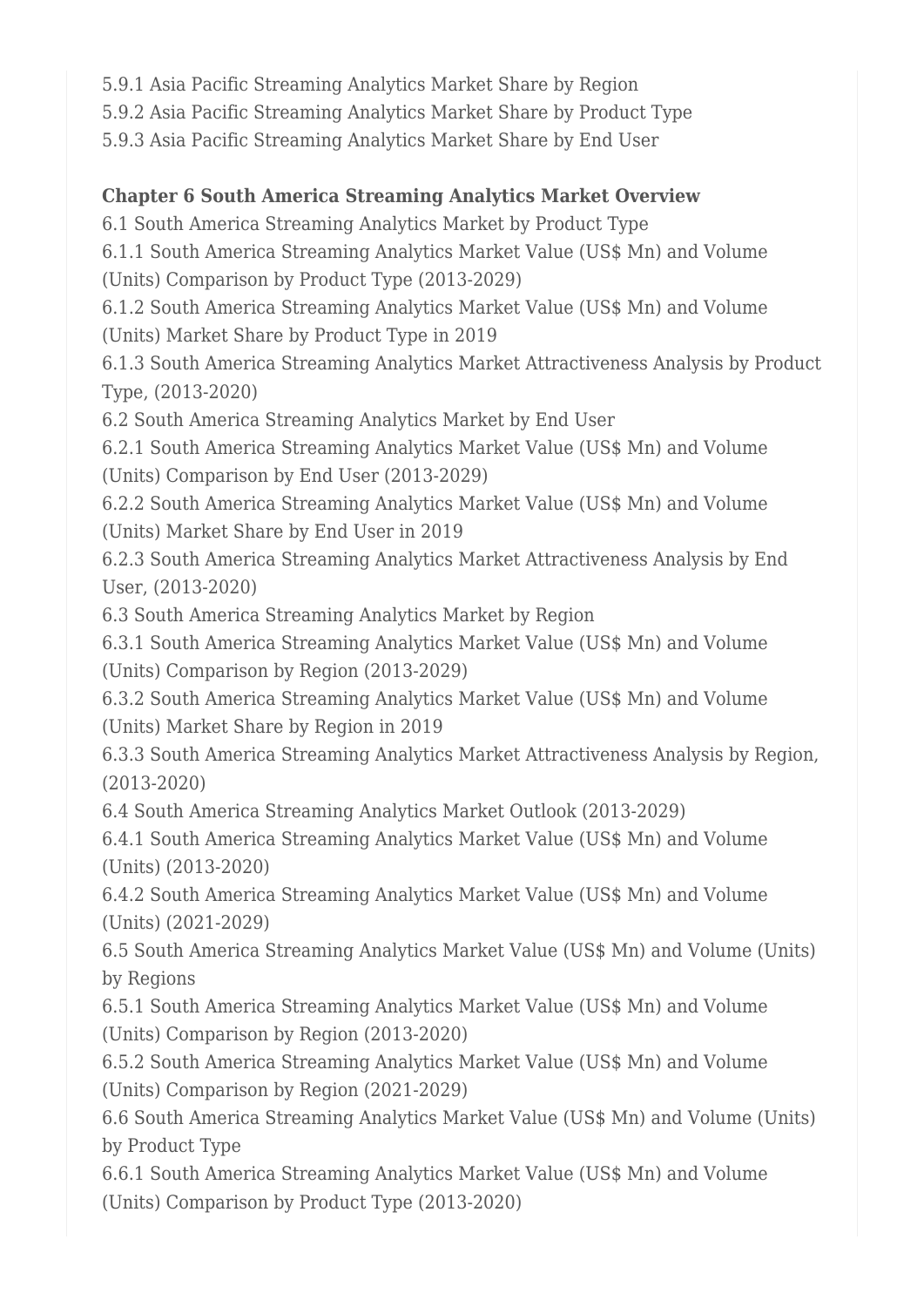6.6.2 South America Streaming Analytics Market Value (US\$ Mn) and Volume (Units) Comparison by Product Type (2021-2029)

6.7 South America Streaming Analytics Market Value (US\$ Mn) and Volume (Units) by End User

6.7.1 South America Streaming Analytics Market Value (US\$ Mn) and Volume (Units) Comparison by End User (2013-2020)

6.7.2 South America Streaming Analytics Market Value (US\$ Mn) and Volume (Units) Comparison by End User (2021-2029)

6.8 South America Streaming Analytics Market Y-o-Y Growth Rate Comparison (2014-2029)

6.8.1 South America Streaming Analytics Market Y-o-Y Growth Rate by Region 6.8.2 South America Streaming Analytics Market Y-o-Y Growth Rate by Product Type

6.8.3 South America Streaming Analytics Market Y-o-Y Growth Rate by End User

6.9 South America Streaming Analytics Market Share Comparison 2013-2029

6.9.1 South America Streaming Analytics Market Share by Region

6.9.2 South America Streaming Analytics Market Share by Product Type

6.9.3 South America Streaming Analytics Market Share by End User

Chapter 7 MEA Streaming Analytics Market Overview

7.1 MEA Streaming Analytics Market by Product Type

7.1.1 MEA Streaming Analytics Market Value (US\$ Mn) and Volume (Units) Comparison by Product Type (2013-2029)

7.1.2 MEA Streaming Analytics Market Value (US\$ Mn) and Volume (Units) Market Share by Product Type in 2019

7.1.3 MEA Streaming Analytics Market Attractiveness Analysis by Product Type, (2013-2020)

7.2 MEA Streaming Analytics Market by End User

7.2.1 MEA Streaming Analytics Market Value (US\$ Mn) and Volume (Units) Comparison by End User (2013-2029)

7.2.2 MEA Streaming Analytics Market Value (US\$ Mn) and Volume (Units) Market Share by End User in 2019

7.2.3 MEA Streaming Analytics Market Attractiveness Analysis by End User, (2013-2020)

7.3 MEA Streaming Analytics Market by Region

7.3.1 MEA Streaming Analytics Market Value (US\$ Mn) and Volume (Units) Comparison by Region (2013-2029)

7.3.2 MEA Streaming Analytics Market Value (US\$ Mn) and Volume (Units) Market Share by Region in 2019

7.3.3 MEA Streaming Analytics Market Attractiveness Analysis by Region, (2013-2020)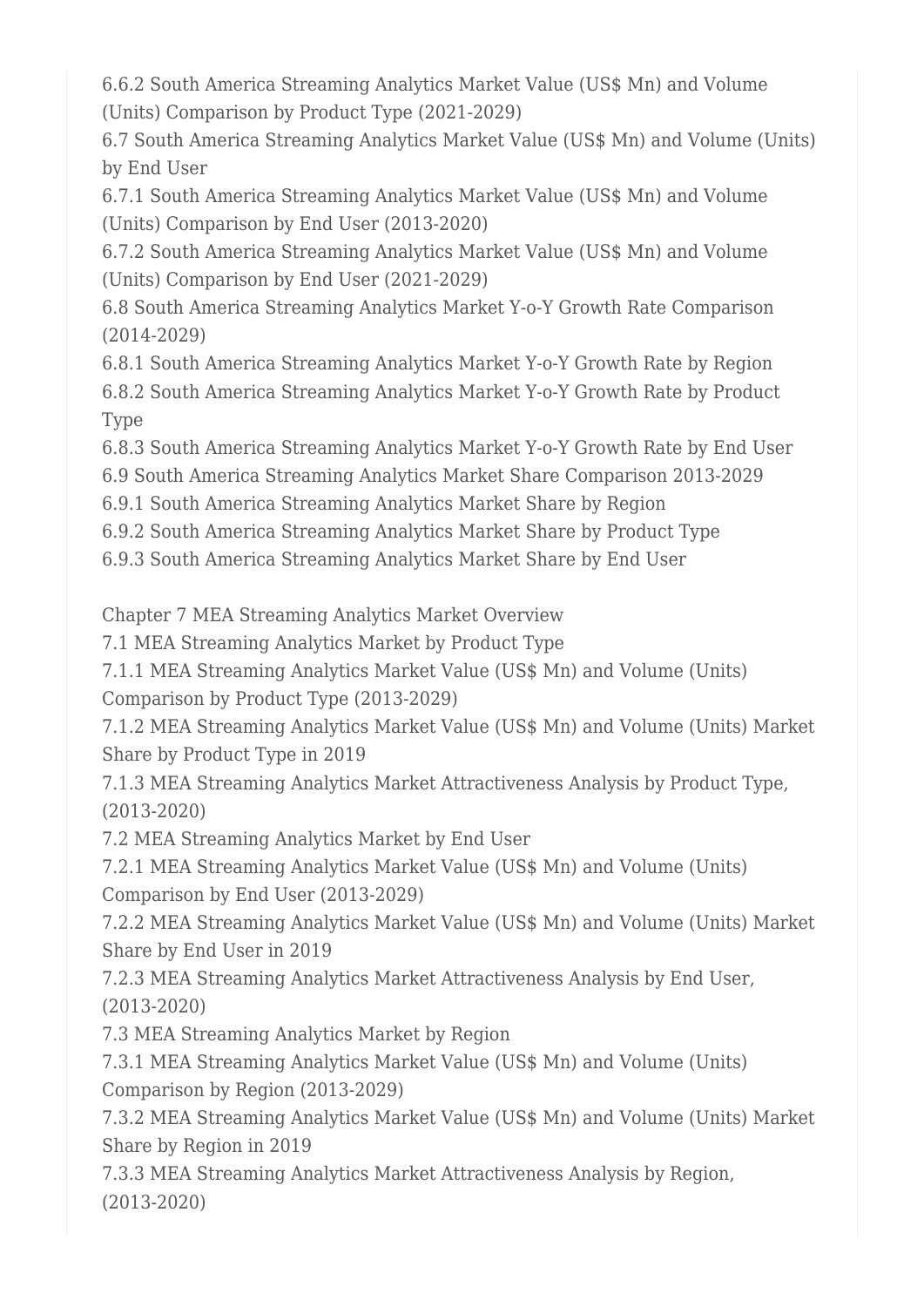7.4 MEA Streaming Analytics Market Outlook (2013-2029)

7.4.1 MEA Streaming Analytics Market Value (US\$ Mn) and Volume (Units) (2013-2020)

7.4.2 MEA Streaming Analytics Market Value (US\$ Mn) and Volume (Units) (2021-2029)

7.5 MEA Streaming Analytics Market Value (US\$ Mn) and Volume (Units) by Regions

7.5.1 MEA Streaming Analytics Market Value (US\$ Mn) and Volume (Units) Comparison by Region (2013-2020)

7.5.2 MEA Streaming Analytics Market Value (US\$ Mn) and Volume (Units) Comparison by Region (2021-2029)

7.6 MEA Streaming Analytics Market Value (US\$ Mn) and Volume (Units) by Product Type

7.6.1 MEA Streaming Analytics Market Value (US\$ Mn) and Volume (Units) Comparison by Product Type (2013-2020)

7.6.2 MEA Streaming Analytics Market Value (US\$ Mn) and Volume (Units) Comparison by Product Type (2021-2029)

7.7 MEA Streaming Analytics Market Value (US\$ Mn) and Volume (Units) by End User

7.7.1 MEA Streaming Analytics Market Value (US\$ Mn) and Volume (Units) Comparison by End User (2013-2020)

7.7.2 MEA Streaming Analytics Market Value (US\$ Mn) and Volume (Units) Comparison by End User (2021-2029)

7.8 MEA Streaming Analytics Market Y-o-Y Growth Rate Comparison (2014-2029)

7.8.1 MEA Streaming Analytics Market Y-o-Y Growth Rate by Region

7.8.2 MEA Streaming Analytics Market Y-o-Y Growth Rate by Product Type

7.8.3 MEA Streaming Analytics Market Y-o-Y Growth Rate by End User

7.9 MEA Streaming Analytics Market Share Comparison (2013-2029)

7.9.1 MEA Streaming Analytics Market Share by Region

7.9.2 MEA Streaming Analytics Market Share by Product Type

7.9.3 MEA Streaming Analytics Market Share by End User

Chapter 8 Global Streaming Analytics Market Company Profiles

8.1 Market Competition Scenario Analysis, By Company

8.2 Competitor Landscape

8.3 Company Share Analysis

8.4 Company Profiles

8.4.1 Company

8.4.1.1 Company Overview

8.4.1.2 Business Description

8.4.1.3 Product Portfolio